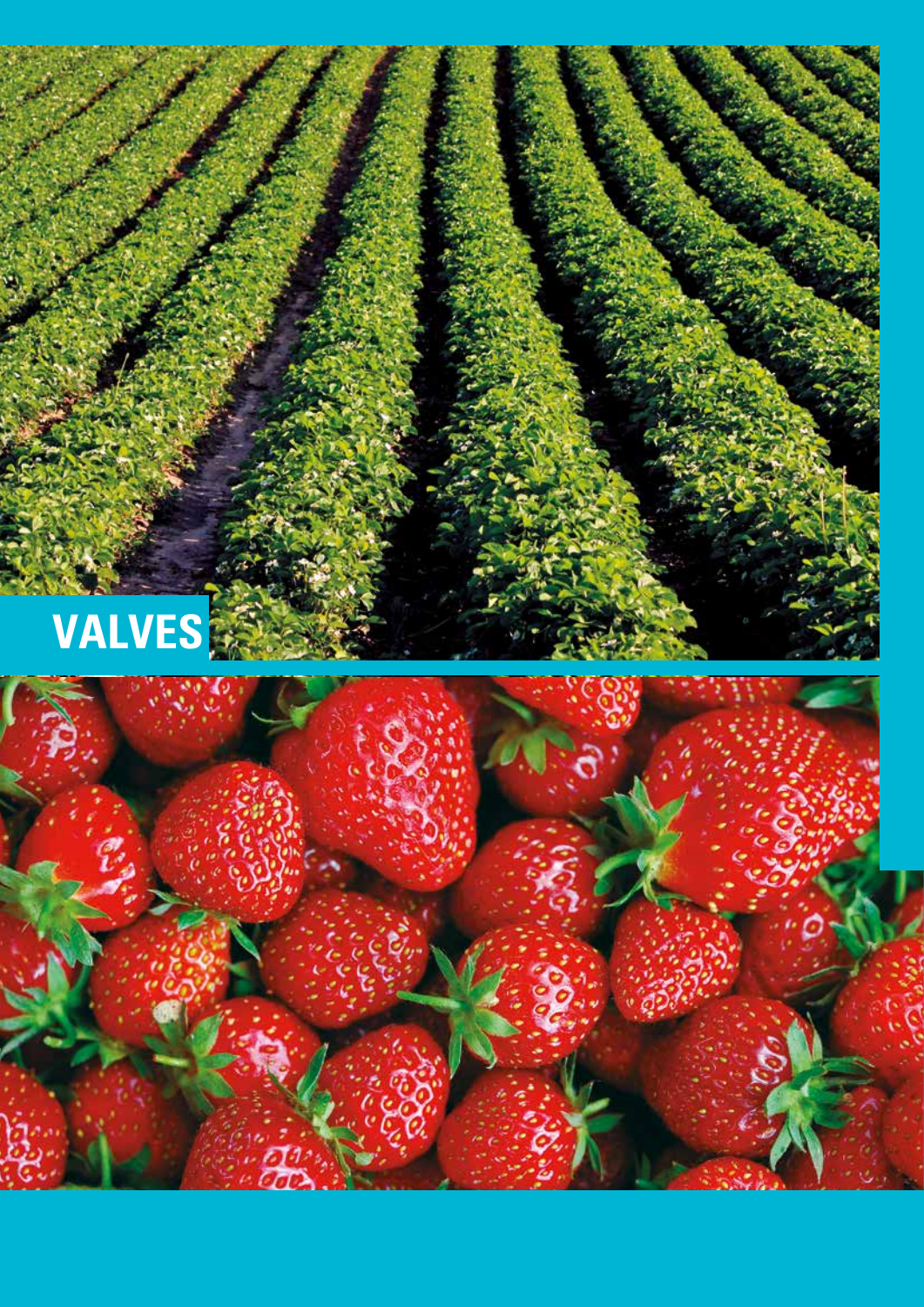#### **VALVES** BERMAD PLASTIC SOLENOID VALVES

- **10.0 Bar rated plastic valves**
- **Angle configuration**
- **High flow capacity**

|                     | <b>BERMAD WITH FLOW CONTROL 200 SERIES</b> |                    |              |  |  |
|---------------------|--------------------------------------------|--------------------|--------------|--|--|
| <b>Netafim Code</b> | <b>Manufacturer's Code</b>                 | <b>Description</b> | Coil<br>Type |  |  |
| <b>Z7722</b>        | 71030-001400                               | 1" 24VAC           | S390         |  |  |
| <b>Z7721</b>        | 71030-001600                               | 1" 24VDC           | S390         |  |  |
| <b>Z7723</b>        | 71030-001000                               | 3/4" 24VAC         | S390         |  |  |
| <b>Z7724</b>        | 71030-001100                               | 3/4" 24VDC         | S390         |  |  |
| <b>Z7726</b>        | 71040-001000                               | 11/2" 24VAC        | S390         |  |  |
| <b>Z7727</b>        | 71040-001100                               | 11/2" 24VDC        | S390         |  |  |
| <b>Z7728</b>        | 71040-001500                               | 2" 24VAC           | S390         |  |  |
| Z7729               | 71040-001600                               | 2" 24VDC           | S390         |  |  |



|                     | <b>PRESSURE REDUCING VALVE 200 SERIES</b> |                        |              |  |
|---------------------|-------------------------------------------|------------------------|--------------|--|
| <b>Netafim Code</b> | <b>Manufacturer's Code</b>                | <b>Description</b>     | Coil<br>Type |  |
| <b>Z7742</b>        | 71000-004450                              | Bermad 2" 200 24VAC PR | 5400         |  |
| <b>Z7743</b>        | 71040-001935                              | Bermad 2" 200 9VDC PR  | Aquative     |  |
| 77721A              | 71000-004430                              | Bermad 2" 24VAC        | S390         |  |

| <b>NORMALLY OPEN VALVE 200 SERIES</b> |                            |                       |                     |  |
|---------------------------------------|----------------------------|-----------------------|---------------------|--|
| Netafim Code                          | <b>Manufacturer's Code</b> | <b>Description</b>    | Coil<br><b>Type</b> |  |
| 77744                                 | 71040-001470               | Bermad 2" 200 NO24VAC | S390.               |  |

|                     | <b>BERMAD WITH FLOW CONTROL 100 SERIES</b> |                    |              |  |  |
|---------------------|--------------------------------------------|--------------------|--------------|--|--|
| <b>Netafim Code</b> | <b>Manufacturer's Code</b>                 | <b>Description</b> | Coil<br>Type |  |  |
| <b>Z7721B</b>       | 71040-002270                               | 2" 24VAC           | S390         |  |  |
| <b>Z7721C</b>       | 71040-003070                               | $3''$ 24VAC        | S390         |  |  |

|                     | <b>PRESSURE REDUCING (120-55-BZ) 100 SERIES</b> |                                |              |  |
|---------------------|-------------------------------------------------|--------------------------------|--------------|--|
| <b>Netafim Code</b> | <b>Manufacturer's Code</b>                      | <b>Description</b>             | Coil<br>Type |  |
| <b>Z7721D</b>       | 71040-002861                                    | Bermad 2" 100 24VACPRI-7.0 Bar | Aquative     |  |
| <b>Z7721E</b>       | 71040-003091                                    | Bermad 3" 100 24VACPRI-7.0 Bar | Aquative     |  |
| Z7739               | 71040-002857                                    | Bermad 2" 100 9VDCPRI-7.0 Bar  | Aquative     |  |
| <b>Z7740</b>        | 71040-003098                                    | Bermad 3" 100 9VDCPRI-7.0 Bar  | Aquative     |  |

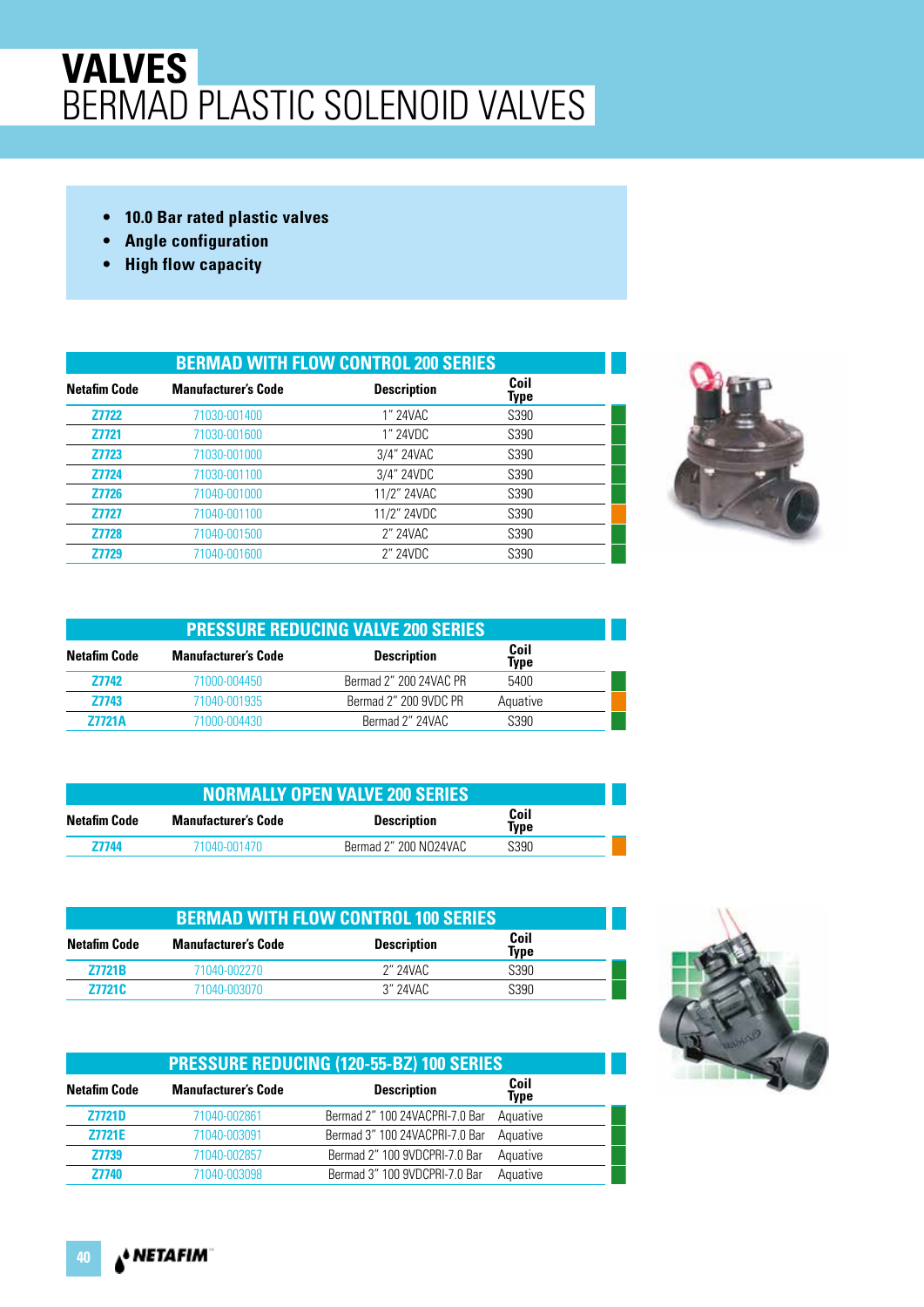#### **VALVES** DOROT 80 SERIES PLASTIC VALVES

- **10.0 Bar rated plastic valves**
- **Angle and globe configuration models**
- **Two and three way and pressure regulating models**

| <b>DOROT-80 3-WAY PRESSURE REGULATING</b> |                     |  |  |
|-------------------------------------------|---------------------|--|--|
| <b>Manufacturer's Code</b>                | <b>Description</b>  |  |  |
|                                           | 11\2" PR 9VDC latch |  |  |
|                                           | 11\2" PR 24VAC      |  |  |
| 71640-008000                              | 2″ PR 24VAC         |  |  |
|                                           |                     |  |  |



| <b>DOROT-80 2 WAY WITH THROTTLE</b> |                            |                    |  |
|-------------------------------------|----------------------------|--------------------|--|
| <b>Netafim Code</b>                 | <b>Manufacturer's Code</b> | <b>Description</b> |  |
| <b>Z7281</b>                        | 71640-007330               | 3/4" 9VDC latch    |  |
| <b>Z7285</b>                        | 71640-007320               | 3/4" 24VAC         |  |
| Z7283                               | 71640-007370               | 1" 9VDC latch      |  |
| <b>Z7287</b>                        | 71640-007390               | 1" 24VAC           |  |
| <b>Z7286</b>                        |                            | 1" 24VDC           |  |
| <b>Z7277</b>                        | 71640-007540               | 11/2" 9VDC latch   |  |
| Z7289                               | 71640-007530               | 11/2" 24VAC        |  |
| <b>Z7288</b>                        |                            | 11/2" 24VDC        |  |
| <b>Z7279</b>                        | 71640-007800               | 2" 9VDC latch      |  |
| Z7291                               |                            | 2" 24VAC           |  |
| <b>Z7290</b>                        |                            | 2" 24VDC           |  |



|                     | <b>DOROT-80-AT 2-WAY ANGLED WITH THROTTLE</b> |                    |  |  |
|---------------------|-----------------------------------------------|--------------------|--|--|
| <b>Netafim Code</b> | <b>Manufacturer's Code</b>                    | <b>Description</b> |  |  |
| <b>Z7293</b>        |                                               | 11/2" VAC          |  |  |
| <b>Z7292</b>        |                                               | 11/2" 24VDC        |  |  |
| <b>Z7295</b>        | 71640-007700                                  | 2" 24 VAC          |  |  |
| 77294               |                                               | 2" 24VDC           |  |  |

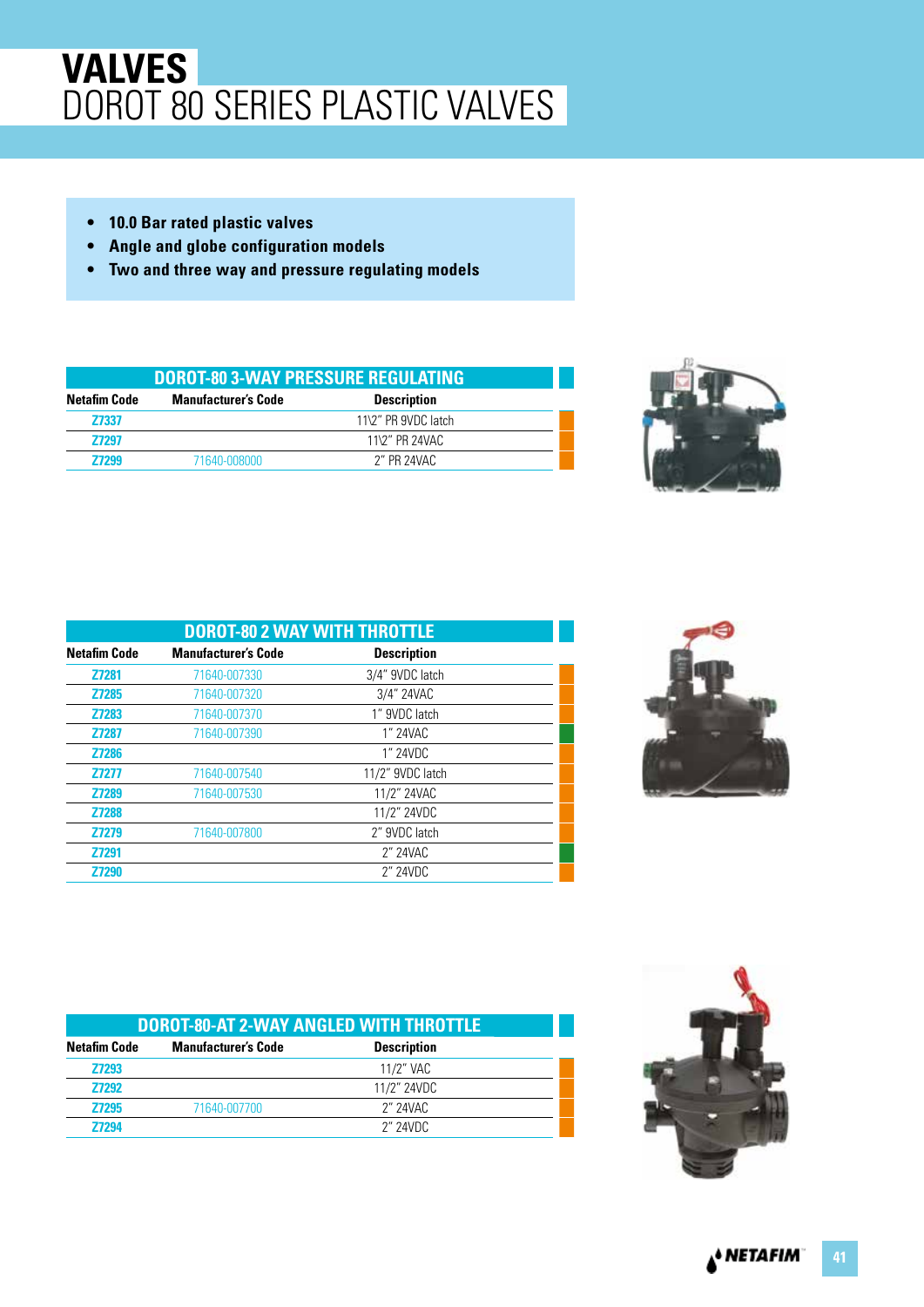#### **VALVES** DOROT 75 SERIES GPR VALVES

- **10.0 Bar rated glass reinforced polyamide valves**
- **Two and three way pressure regulating models**

| <b>DOROT-75-ST 2-WAY WITH THROTTLE</b> |                            |                    |  |
|----------------------------------------|----------------------------|--------------------|--|
| <b>Netafim Code</b>                    | <b>Manufacturer's Code</b> | <b>Description</b> |  |
| <b>Z7720</b>                           | 71640-000720               | 3/4"24VAC          |  |
| <b>Z7700</b>                           | 71640-000725               | 3/4" 24VDC         |  |
| <b>Z7725</b>                           | 71640-000820               | 1" 24VAC           |  |
| <b>Z7705</b>                           | 71640-000765               | 1" 24VDC           |  |
| <b>Z7730</b>                           | 71640-001365               | 11/2" 24VAC        |  |
| <b>Z7710</b>                           | 71640-001275               | 11/2" 24VDC        |  |
| <b>Z7735</b>                           | 71640-001605               | 2" 24VAC           |  |
| <b>Z7715</b>                           | 71640-001695               | 2" 24VDC           |  |
| <b>Z7307</b>                           | 71640-005135               | 3" 24VAC           |  |
| <b>Z7305</b>                           | 71640-002295               | 3" 24VDC           |  |



| DOROT-75-ST 3-WAY WITH THROTTLE |                            |                    |  |
|---------------------------------|----------------------------|--------------------|--|
| <b>Netafim Code</b>             | <b>Manufacturer's Code</b> | <b>Description</b> |  |
| <b>Z7306</b>                    |                            | 11/2" 24VAC        |  |
| <b>Z7308</b>                    |                            | 2" 24VAC           |  |
| Z7309                           | 71640-002222               | 3" 24VAC           |  |
| <b>Z7310</b>                    |                            | 11/2" 24VDC        |  |
| <b>Z7312</b>                    |                            | 2" 24VDC           |  |
| <b>Z7311</b>                    |                            | $3''$ 24VDC        |  |

| DOROT-75-S PRESSURE REDUCING |                            |                    |  |
|------------------------------|----------------------------|--------------------|--|
| Netafim Code                 | <b>Manufacturer's Code</b> | <b>Description</b> |  |
| <b>Z7314</b>                 | 71600-008600               | 11/2"              |  |
| <b>Z7316</b>                 | 71600-008800               | ን"                 |  |
| 77318                        | 71600-009100               | 3''                |  |

| DOROT-75-S ELECTRIC 3-WAY PRESSURE REDUCING |                            |                    |  |
|---------------------------------------------|----------------------------|--------------------|--|
| Netafim Code                                | <b>Manufacturer's Code</b> | <b>Description</b> |  |
| <b>Z7358</b>                                | 71640-001285               | 11/2" 24VAC        |  |
| <b>Z7360</b>                                | 71640-003416               | 2" 24VAC           |  |

| <b>DOROT-75-ST MANUAL</b> |                            |                    |  |
|---------------------------|----------------------------|--------------------|--|
| <b>Netafim Code</b>       | <b>Manufacturer's Code</b> | <b>Description</b> |  |
| <b>Z7300</b>              |                            | 11/2"              |  |
| <b>Z7302</b>              | 71600-002700               | ייר                |  |
| 77304                     | 71600-007400               | ว"                 |  |







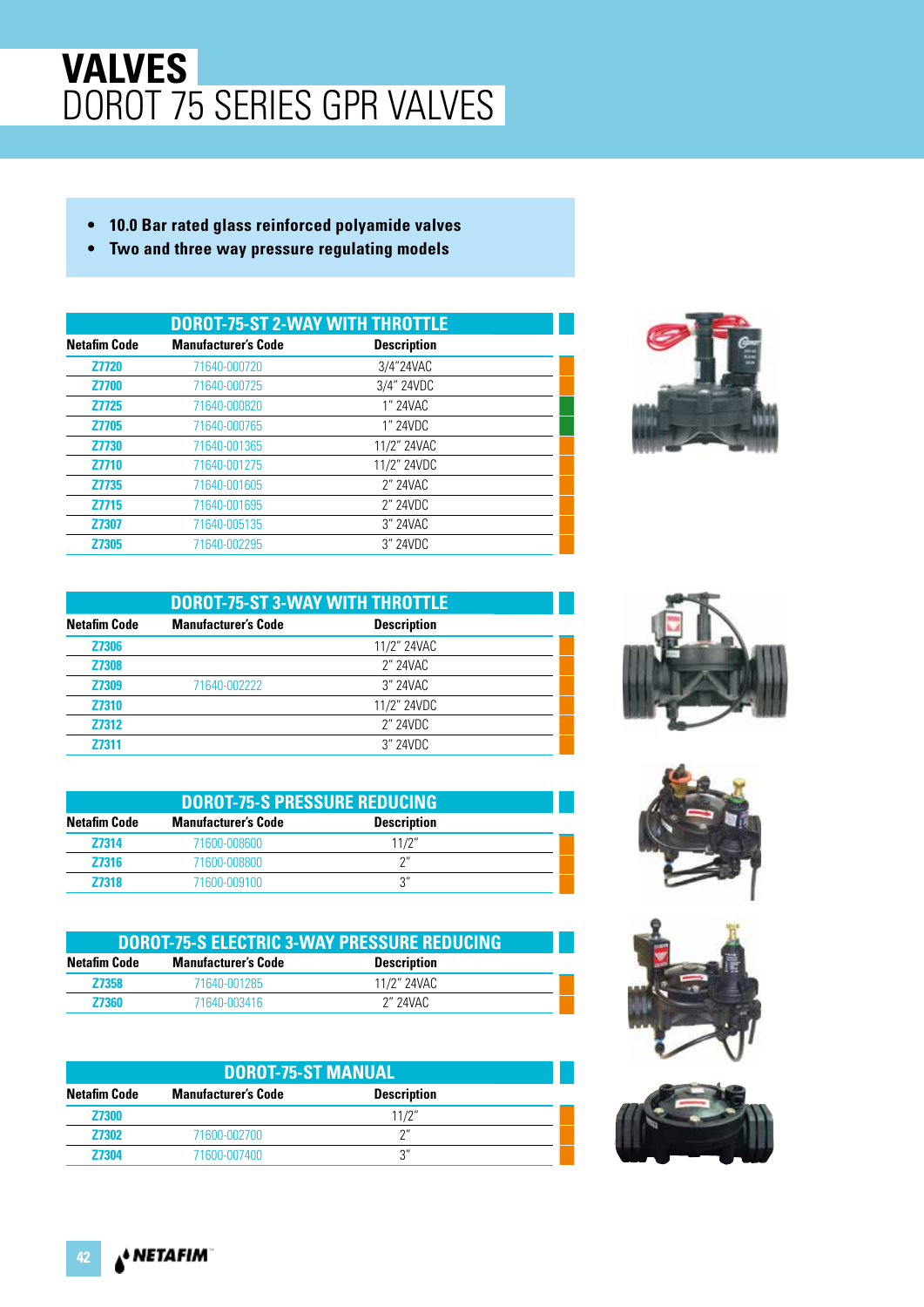## **VALVES** METAL SOLENOID VALVES

| DOROT-44-EL-T       |                            |                    |  |
|---------------------|----------------------------|--------------------|--|
| <b>Netafim Code</b> | <b>Manufacturer's Code</b> | <b>Description</b> |  |
| <b>Z7391A</b>       |                            | 2″ 9/12VDC         |  |
| <b>Z7387</b>        |                            | 3″ 9/12 VDC        |  |

| DOROT-44-EL-PR      |                            |                    |  |
|---------------------|----------------------------|--------------------|--|
| <b>Netafim Code</b> | <b>Manufacturer's Code</b> | <b>Description</b> |  |
| <b>Z7367</b>        | 71640-003160               | 2" 24VAC           |  |
| <b>Z7327</b>        | 71640-003190               | 2" 9VDC            |  |
| Z7365               | 71640-004420               | 3" 323 24 VAC      |  |
| <b>Z7329</b>        | 71640-004450               | 3" 23 9VDC         |  |
| Z7363               |                            | 3" 24VAC           |  |
| Z7331               |                            | 3" 9VDC            |  |
| Z7333               |                            | 4" 9VDC            |  |

| DOROT-44-PR         |                            |                    |  |
|---------------------|----------------------------|--------------------|--|
| <b>Netafim Code</b> | <b>Manufacturer's Code</b> | <b>Description</b> |  |
| <b>Z7379</b>        |                            | 2''                |  |
| <b>Z7377</b>        |                            | 3''323             |  |
| 77375               |                            | ر?                 |  |

| DOROT-45-PR         |                            |                    |  |
|---------------------|----------------------------|--------------------|--|
| <b>Netafim Code</b> | <b>Manufacturer's Code</b> | <b>Description</b> |  |
| <b>Z7388</b>        |                            | 11/2"              |  |
| <b>Z7392</b>        |                            | 3''323             |  |

| <b>DOROT-47-QR</b>  |                            |                    |  |
|---------------------|----------------------------|--------------------|--|
| <b>Netafim Code</b> | <b>Manufacturer's Code</b> | <b>Description</b> |  |
| <b>Z7301</b>        |                            | יירי               |  |
| <b>Z7389</b>        |                            | 2" Red Spring      |  |

|                     | <b>DOROT-91-QR</b>         |                    |  |
|---------------------|----------------------------|--------------------|--|
| <b>Netafim Code</b> | <b>Manufacturer's Code</b> | <b>Description</b> |  |
| 77366               | 71600-012500               | $\bigcap$          |  |

| <b>BACKFLUSH VALVE</b> |                            |                    |  |
|------------------------|----------------------------|--------------------|--|
| Netafim Code           | <b>Manufacturer's Code</b> | <b>Description</b> |  |
| <b>Z7706</b>           | 71680-016931               | Type 51 2"x2"      |  |
| <b>Z7319</b>           | 71600-008263               | Type 57 3"x2"      |  |







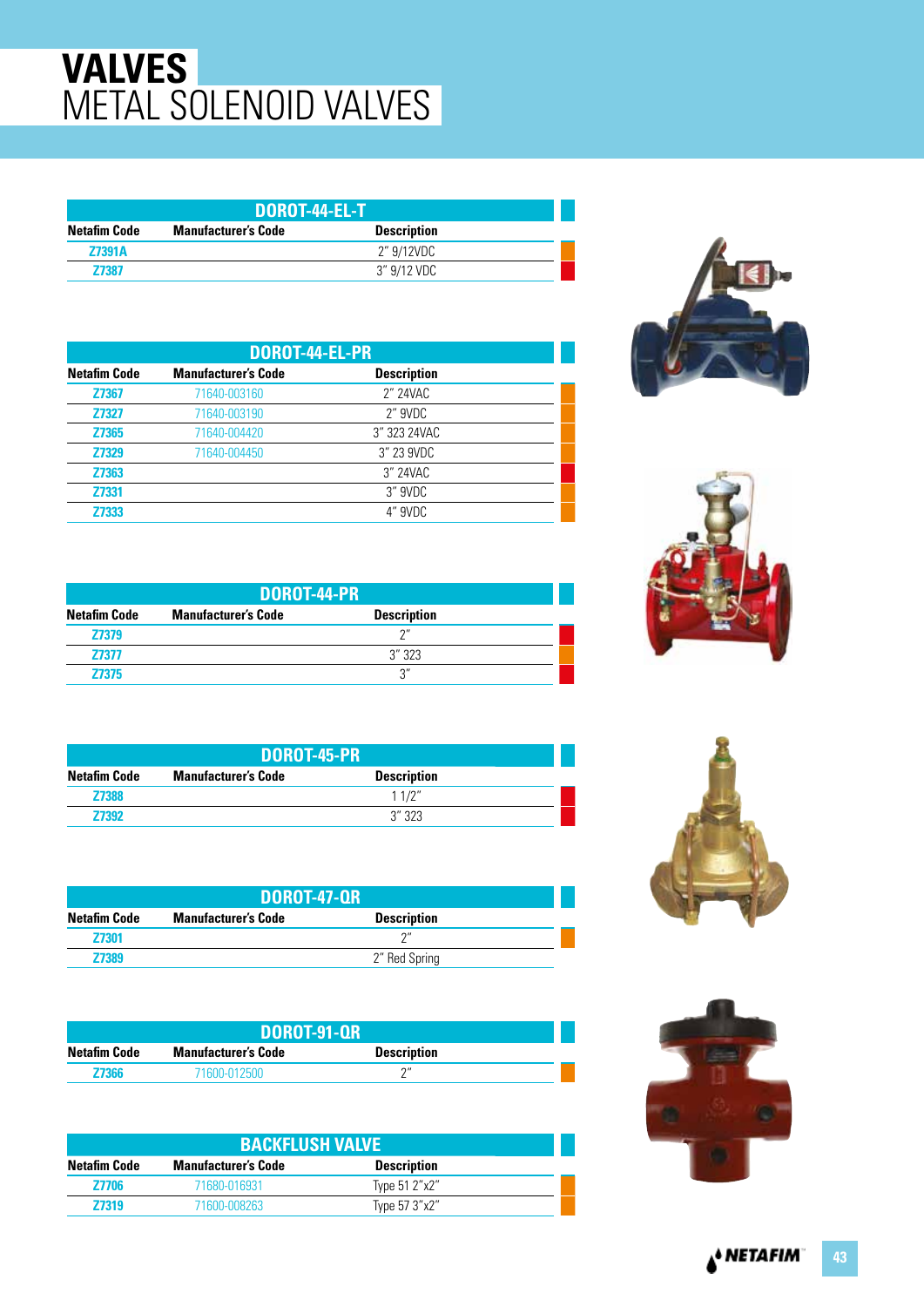## **VALVES** NELSON IRRIGATION VALVES

| <b>NELSON VALVE WITH PRESSURE REGULATION</b> |                    |  |
|----------------------------------------------|--------------------|--|
| <b>Manufacturer's Code</b>                   | <b>Description</b> |  |
|                                              | 2" 9V DC           |  |
|                                              | 3″ 9V DC           |  |
|                                              | 4" 9V DC           |  |
|                                              |                    |  |



| <b>NELSON VALVE ACCESSORIES</b> |                            |                               |  |
|---------------------------------|----------------------------|-------------------------------|--|
| Netafim Code                    | <b>Manufacturer's Code</b> | <b>Description</b>            |  |
| 78711                           |                            | E43 24V AC Solenoid Kit 2"+3" |  |

# **VALVES** DOROT & BERMAD SPARES

| <b>DOROT SPARE SOLENOIDS 2-WAY</b> |                            |                    |  |
|------------------------------------|----------------------------|--------------------|--|
| <b>Netafim Code</b>                | <b>Manufacturer's Code</b> | <b>Description</b> |  |
| <b>Z7325</b>                       | 71680-018370               | 9VDC latch         |  |
| <b>Z7320</b>                       | 71000-021050               | 24VAC              |  |
| <b>Z7322</b>                       | 71000-020800               | 24VDC              |  |
| <b>Z7323</b>                       |                            | 110VAC 80 Series   |  |
| <b>Z7321</b>                       |                            | 240VAC 80 Series   |  |

| <b>DOROT SPARE SOLENOIDS 3-WAY</b> |                            |                           |  |
|------------------------------------|----------------------------|---------------------------|--|
| <b>Netafim Code</b>                | <b>Manufacturer's Code</b> | <b>Description</b>        |  |
| <b>Z7335</b>                       | 71640-006992               | 9VDC 3 way Spare Solenoid |  |
| <b>Z7361</b>                       |                            | 9V DC Latch 3-way         |  |
| <b>Z7364</b>                       | 02244-600835               | 3-way 24VDC               |  |

| <b>BERMAD SPARES</b> |                            |                          |  |
|----------------------|----------------------------|--------------------------|--|
| <b>Netafim Code</b>  | <b>Manufacturer's Code</b> | <b>Description</b>       |  |
| Z7741                | 71020-007650               | 100 2&3" Diaphragm       |  |
| <b>Z7746</b>         | 71020-002360               | 200 11/2"+2" Diaphragm   |  |
| <b>Z7745</b>         | 71020-002350               | 200 3/4+1" Diaphragm     |  |
| <b>Z7747</b>         | 71000-021020               | 5390 24VAC Coil 2W       |  |
| Z7748                | 71000-018300               | 5392 6-40VDC Coil 2W     |  |
| Z7749                | 71020-012670               | Inline Filter 1/4"       |  |
| <b>Z7721G</b>        | 71020-008300               | Pr Spring 0.5-3 Grey     |  |
| <b>Z7721F</b>        | 71020-008400               | Spare Spring Pro Range   |  |
| <b>Z7738</b>         | 71020-008270               | Pr Spring 1-7 Bar Orange |  |
| <b>Z7737</b>         | 71000-017820               | Spare Pilot PR 1-7 Bar   |  |
| <b>Z7736</b>         | 71000-017825               | Spare Pilot PS 1-7 Bar   |  |



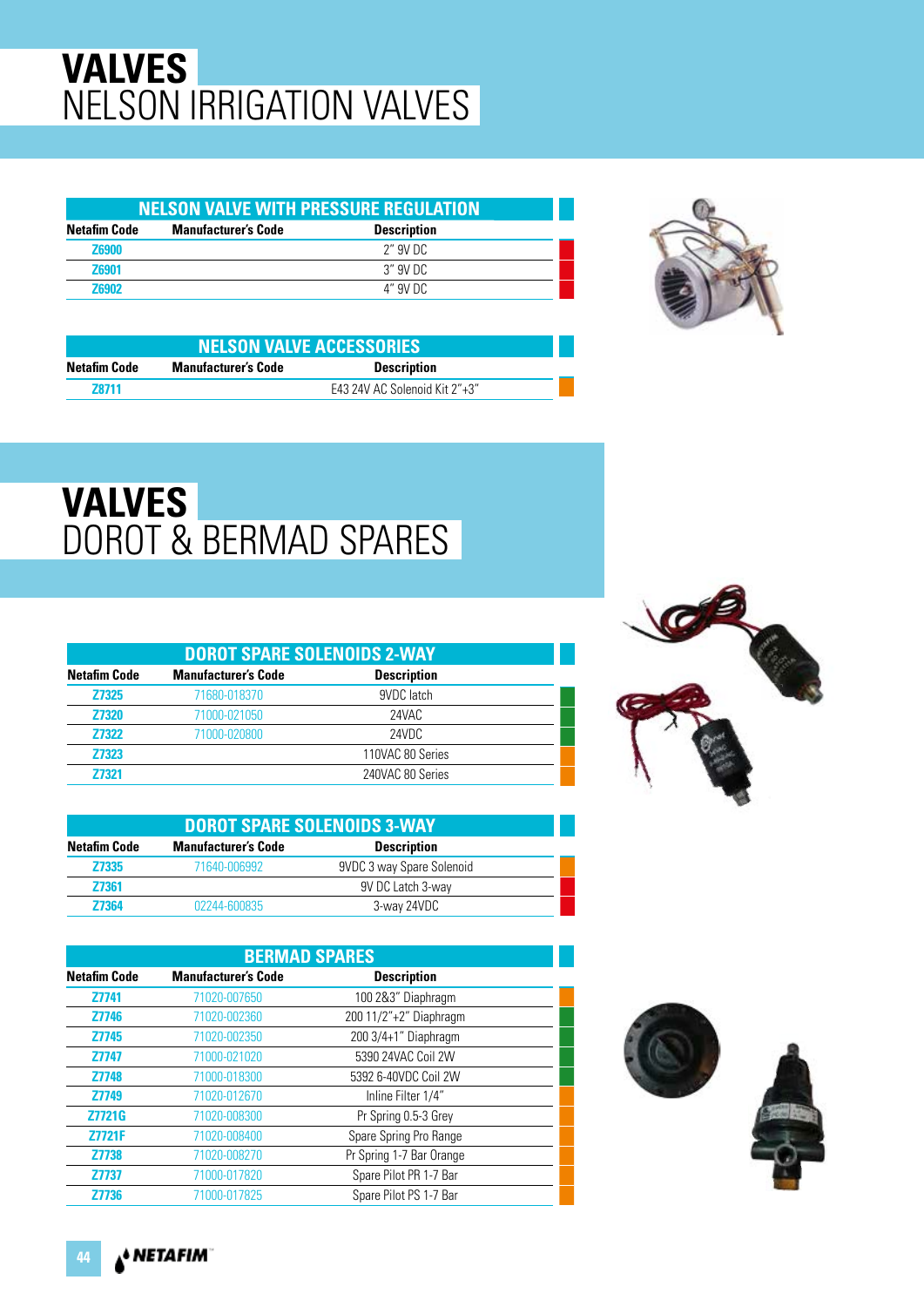## **VALVES** DOROT & BERMAD SPARES

| <b>REDUCING BUSHES THREADED.</b> |                            |                    |  |
|----------------------------------|----------------------------|--------------------|--|
| Netafim Code                     | <b>Manufacturer's Code</b> | <b>Description</b> |  |
| <b>Z7135</b>                     | 76400-010200               | $1/4$ "x $1/8$ "   |  |
| <b>Z7136</b>                     | 76400-010000               | $1/2$ "x $1/4$ "   |  |

| <b>SNAP CLIPS</b>   |                            |                    |  |  |
|---------------------|----------------------------|--------------------|--|--|
| <b>Netafim Code</b> | <b>Manufacturer's Code</b> | <b>Description</b> |  |  |
| <b>D600871</b>      | 76400-011400               | $10 - 12$          |  |  |
| <b>D600872</b>      | 76400-011450               | $11 - 13$          |  |  |
| <b>D600875</b>      | 76400-011700               | $15-17$            |  |  |
| <b>D600879</b>      | 76400-012100               | $20 - 22$          |  |  |
| <b>D600881</b>      | 76400-012300               | $23 - 25$          |  |  |
| <b>D600882</b>      | 76400-012400               | 26-28              |  |  |
| <b>D600884</b>      |                            | 33-35              |  |  |

#### **VALVES** METAL MANUAL VALVES

| <b>PLASSON DOUBLE CHECK VALVE</b> |                            |                    |  |
|-----------------------------------|----------------------------|--------------------|--|
| <b>Netafim Code</b>               | <b>Manufacturer's Code</b> | <b>Description</b> |  |
| <b>Z21034</b>                     | 9077100                    | 1/2"               |  |
| <b>Z21035</b>                     | 9077200                    | 3/4"               |  |
| <b>Z21036</b>                     | 9077300                    | 1''                |  |
| <b>Z21037</b>                     | 9077500                    | 11/2"              |  |
| <b>Z21038</b>                     | 9077600                    | $2^{\prime\prime}$ |  |

| <b>PRESSURE RELIEF VALVE</b> |                            |                    |  |
|------------------------------|----------------------------|--------------------|--|
| <b>Netafim Code</b>          | <b>Manufacturer's Code</b> | <b>Description</b> |  |
| <b>Z3429</b>                 |                            | 1/2"               |  |
| <b>Z3429A</b>                |                            | 3/4"               |  |
| <b>Z3429B</b>                |                            | 1 <sup>II</sup>    |  |
| Z3429C                       |                            | 11/4"              |  |
| <b>Z3429D</b>                |                            | 11/2"              |  |
| Z3429E                       |                            | 2"                 |  |
| <b>Z3429F</b>                |                            | 21/2"              |  |
| <b>Z3429G</b>                |                            | 3"                 |  |



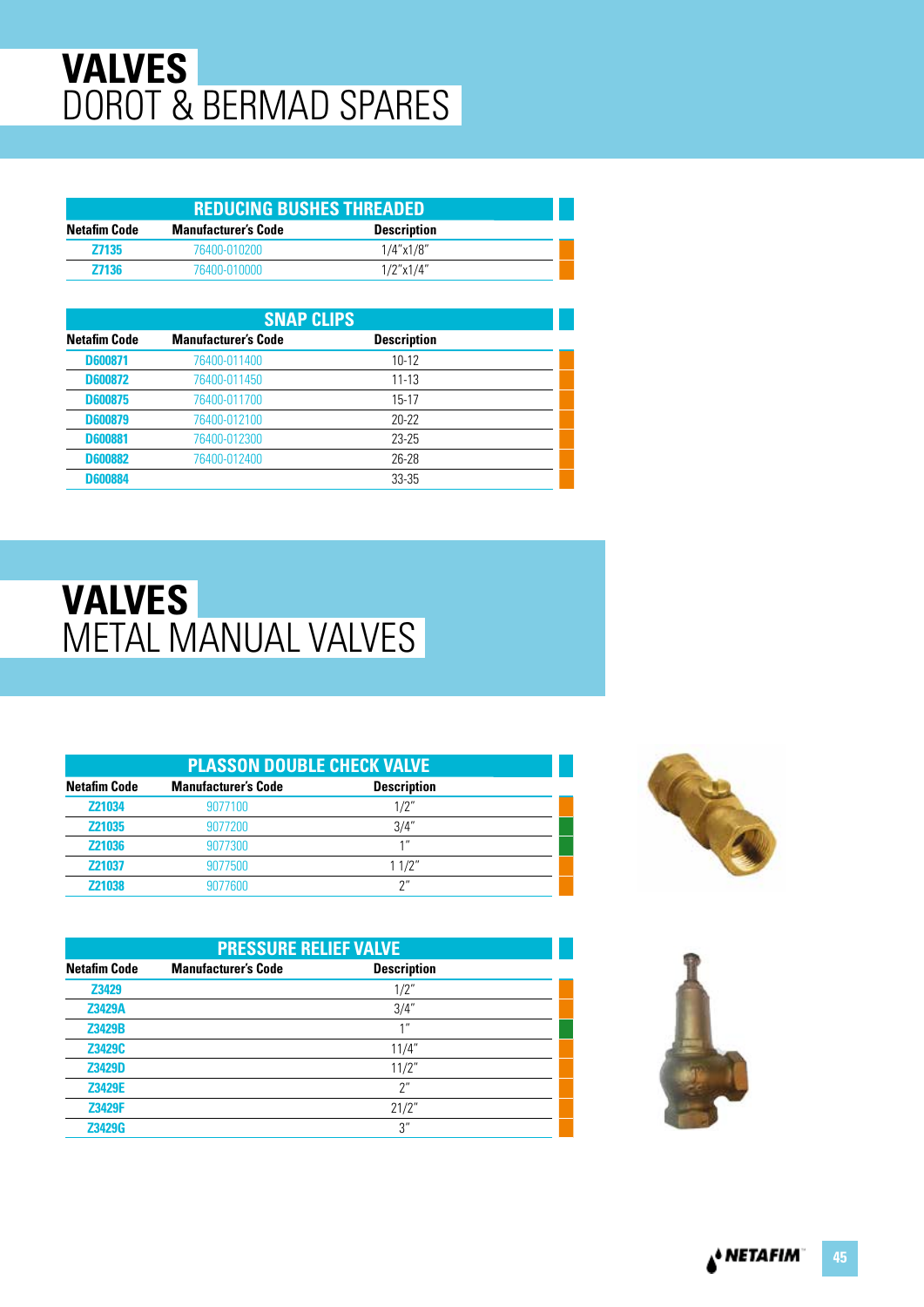#### **VALVES** METAL MANUAL VALVES

| <b>SWING CHECK VALVE</b> |                            |                    |  |
|--------------------------|----------------------------|--------------------|--|
| <b>Netafim Code</b>      | <b>Manufacturer's Code</b> | <b>Description</b> |  |
| Z3430                    |                            | 3/8"               |  |
| <b>Z3430A</b>            |                            | 1/2"               |  |
| <b>Z3430B</b>            |                            | 3/4"               |  |
| Z3430C                   |                            | 1 <sup>II</sup>    |  |
| <b>Z3430D</b>            |                            | 11/4"              |  |
| <b>Z3430E</b>            |                            | 11/2"              |  |
| <b>Z3430F</b>            |                            | 2"                 |  |
| <b>Z3430G</b>            |                            | 21/2"              |  |
| <b>Z3430H</b>            |                            | 3"                 |  |



| <b>LEVER VALVE</b>  |                            |                    |  |
|---------------------|----------------------------|--------------------|--|
| <b>Netafim Code</b> | <b>Manufacturer's Code</b> | <b>Description</b> |  |
| <b>Z7402</b>        |                            | 1/2"               |  |
| Z7404               |                            | 3/4"               |  |
| Z7406               |                            | 1 <sup>''</sup>    |  |
| <b>Z7408</b>        |                            | 11/4"              |  |
| Z7410               |                            | 11/2"              |  |
| Z7412               |                            | 2"                 |  |
| Z7414               |                            | 3''                |  |
| Z7415               |                            | $4^{\prime\prime}$ |  |



| <b>SPRING BRASS FOOT VALVE</b> |                            |                    |  |
|--------------------------------|----------------------------|--------------------|--|
| <b>Netafim Code</b>            | <b>Manufacturer's Code</b> | <b>Description</b> |  |
| Z7444                          | 02259-550295               | 1/2"               |  |
| <b>Z7446</b>                   | 02259-550300               | 3/4"               |  |
| Z7448                          | 02259-550305               | 1 <sup>II</sup>    |  |
| <b>Z7450</b>                   | 02259-550310               | 11/4"              |  |
| Z7452                          | 02259-550315               | 11/2"              |  |
| Z7454                          | 02259-550320               | 2"                 |  |
| <b>Z7456</b>                   | 02259-550330               | 3"                 |  |
| Z7457                          | 02259-550335               | 4"                 |  |

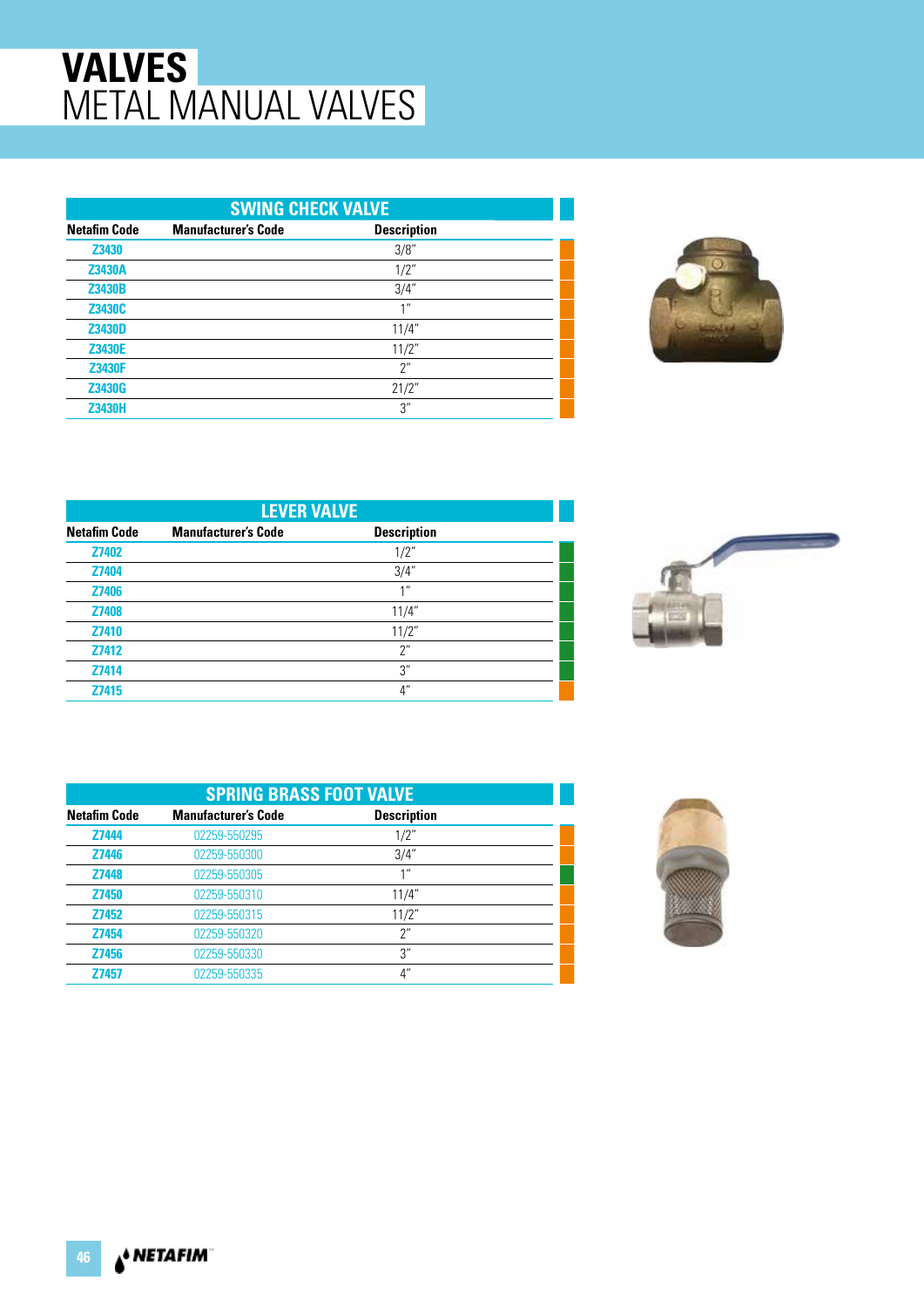## **VALVES** METAL MANUAL VALVES

|                     | <b>HEAVY DUTY BRONZE GATE VALVE</b> |                    |  |  |
|---------------------|-------------------------------------|--------------------|--|--|
| <b>Netafim Code</b> | <b>Manufacturer's Code</b>          | <b>Description</b> |  |  |
| <b>Z7417</b>        |                                     | 1/2"               |  |  |
| Z7419               |                                     | 3/4"               |  |  |
| <b>Z7421</b>        |                                     | 11                 |  |  |
| <b>Z7423</b>        |                                     | 11/4"              |  |  |
| <b>Z7425</b>        |                                     | 11/2"              |  |  |
| <b>Z7427</b>        |                                     | $2^{\prime\prime}$ |  |  |
| Z7433               |                                     | 3"                 |  |  |
| Z7436               |                                     | 4"                 |  |  |



| <b>SPRING BRASS NON RETURN VALVES</b> |                            |                    |  |
|---------------------------------------|----------------------------|--------------------|--|
| <b>Netafim Code</b>                   | <b>Manufacturer's Code</b> | <b>Description</b> |  |
| <b>Z7430</b>                          | 02259-550240               | 1/2"               |  |
| <b>Z7432</b>                          | 02259-550245               | 3/4"               |  |
| Z7434                                 | 02259-550250               | 1 <sup>''</sup>    |  |
| Z7435                                 | 02259-550255               | 11/4"              |  |
| Z7438                                 | 02259-550260               | 11/2"              |  |
| <b>Z7440</b>                          | 02259-550265               | 2"                 |  |
| <b>Z7442</b>                          | 02259-550275               | 3"                 |  |
| Z7443                                 | 02259-550280               | $4^{\prime\prime}$ |  |

| <b>Netafim Code</b> | <b>BIB TAP c/w DOUBLE CHECK VALVE</b><br><b>Manufacturer's Code</b> | <b>Description</b> |  |
|---------------------|---------------------------------------------------------------------|--------------------|--|
| Z21039              |                                                                     | 1/2"               |  |
| 721040              |                                                                     | 3/4"               |  |

| <b>BRASS HOSE UNION BIB TAP</b>                                  |  |      |  |  |
|------------------------------------------------------------------|--|------|--|--|
| <b>Description</b><br>Netafim Code<br><b>Manufacturer's Code</b> |  |      |  |  |
| <b>Z3425</b>                                                     |  |      |  |  |
| <b>Z3425A</b>                                                    |  | 3/4" |  |  |

| <b>BUTTERFLY CAST IRON VALVE</b>                                 |  |              |  |  |
|------------------------------------------------------------------|--|--------------|--|--|
| Netafim Code<br><b>Description</b><br><b>Manufacturer's Code</b> |  |              |  |  |
| <b>Z7458</b>                                                     |  | DN80         |  |  |
| <b>Z7459</b>                                                     |  | <b>DN100</b> |  |  |





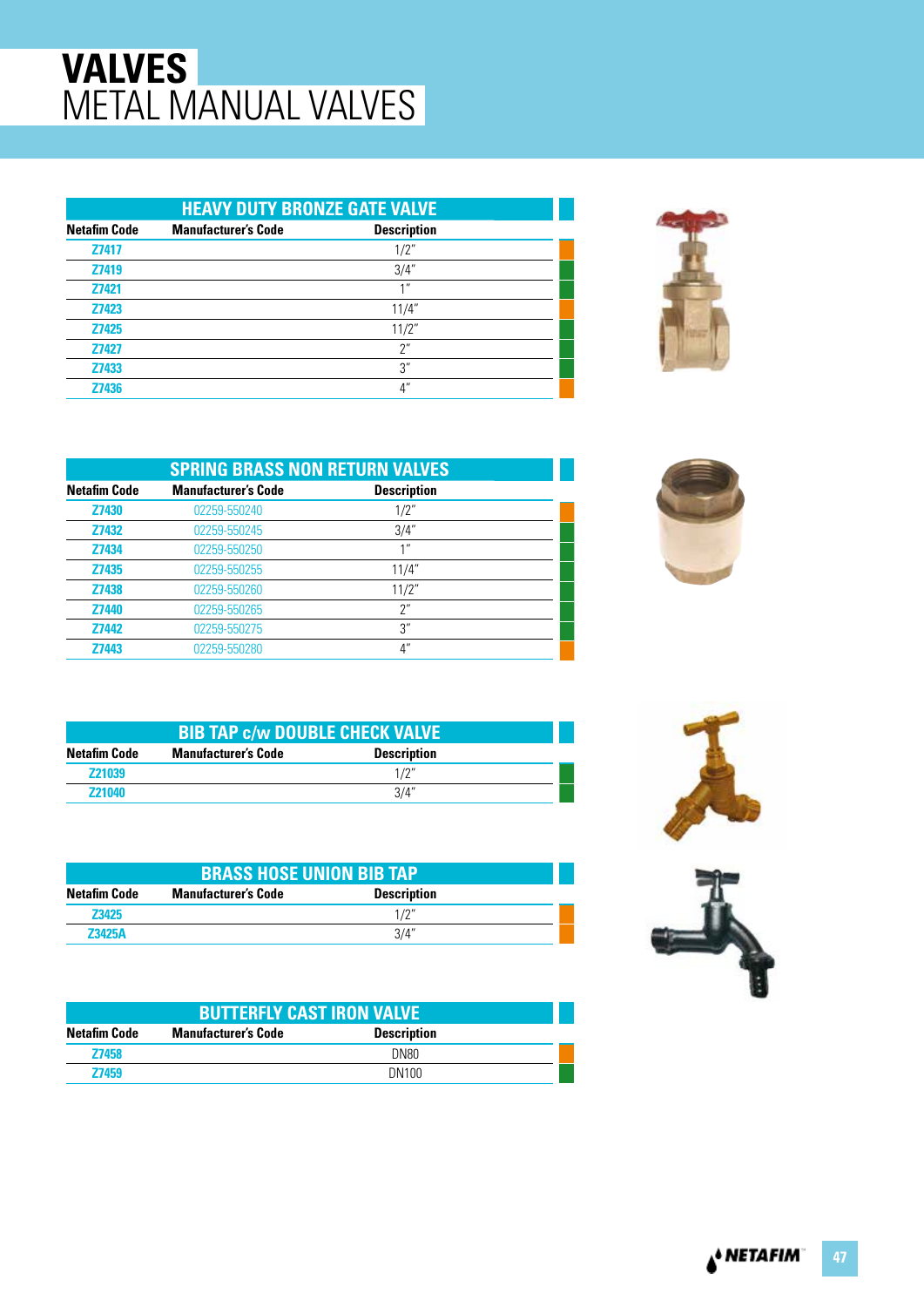- **10.0 Bar rated**
- **Manufactured from uPVC**
- **Fitted with EDPM seals**

|                     | <b>VDL SINGLE UNION LEVER VALVE GLUED</b> |                    |  |  |  |
|---------------------|-------------------------------------------|--------------------|--|--|--|
| <b>Netafim Code</b> | <b>Manufacturer's Code</b>                | <b>Description</b> |  |  |  |
| <b>Z7668</b>        | 02253-679948                              | 20 <sub>mm</sub>   |  |  |  |
| <b>Z7667</b>        | 02253-679949                              | 25mm               |  |  |  |
| <b>Z7666</b>        | 02253-679950                              | 32mm               |  |  |  |
| Z7665               | 02253-679952                              | 40mm               |  |  |  |
| <b>Z7664</b>        | 02253-679954                              | 50 <sub>mm</sub>   |  |  |  |
| Z7663               | 02253-679955                              | 63mm               |  |  |  |



|                     | <b>VDL DOUBLE UNION LEVER VALVE GLUED</b> |                    |  |  |
|---------------------|-------------------------------------------|--------------------|--|--|
| <b>Netafim Code</b> | <b>Manufacturer's Code</b>                | <b>Description</b> |  |  |
| <b>Z7677</b>        | 02253-679965                              | 20 <sub>mm</sub>   |  |  |
| <b>Z7676</b>        | 02253-679966                              | 25mm               |  |  |
| <b>Z7675</b>        | 02253-679979                              | 32 <sub>mm</sub>   |  |  |
| Z7674               | 02253-679978                              | 40mm               |  |  |
| Z7673               | 02253-679980                              | 50 <sub>mm</sub>   |  |  |
| <b>Z7672</b>        | 02253-679981                              | 63mm               |  |  |
| <b>Z7671</b>        | 02253-679983                              | 75mm               |  |  |
| <b>Z7670</b>        | 02253-679984                              | 90 <sub>mm</sub>   |  |  |
| Z7669               | 02253-679985                              | 110mm              |  |  |

|                     | <b>VDL PVC BALL CHECK VALVE GLUED</b> |                    |  |  |  |
|---------------------|---------------------------------------|--------------------|--|--|--|
| <b>Netafim Code</b> | <b>Manufacturer's Code</b>            | <b>Description</b> |  |  |  |
| D106131             | 77300-106131                          | 16mm               |  |  |  |
| D106132             | 77300-106132                          | 20 <sub>mm</sub>   |  |  |  |
| D106133             | 77300-106133                          | 25mm               |  |  |  |
| D106134             | 77300-106134                          | 32 <sub>mm</sub>   |  |  |  |
| D106135             | 77300-106135                          | 40mm               |  |  |  |
| D106136             | 77300-106136                          | 50 <sub>mm</sub>   |  |  |  |
| D106137             | 77300-106137                          | 63mm               |  |  |  |

| <b>VDL SLIDE VALVE GLUED</b> |                            |                    |  |
|------------------------------|----------------------------|--------------------|--|
| <b>Netafim Code</b>          | <b>Manufacturer's Code</b> | <b>Description</b> |  |
| D104525                      | 77300-104525               | 50 <sub>mm</sub>   |  |
| D <sub>104530</sub>          | 77300-104530               | 63mm               |  |
| D104535                      | 77300-104535               | 75mm               |  |
| D104540                      | 77300-104540               | 90 <sub>mm</sub>   |  |
| D104545                      | 77300-104545               | 110 <sub>mm</sub>  |  |
| D104547                      | 77300-104547               | 160mm              |  |





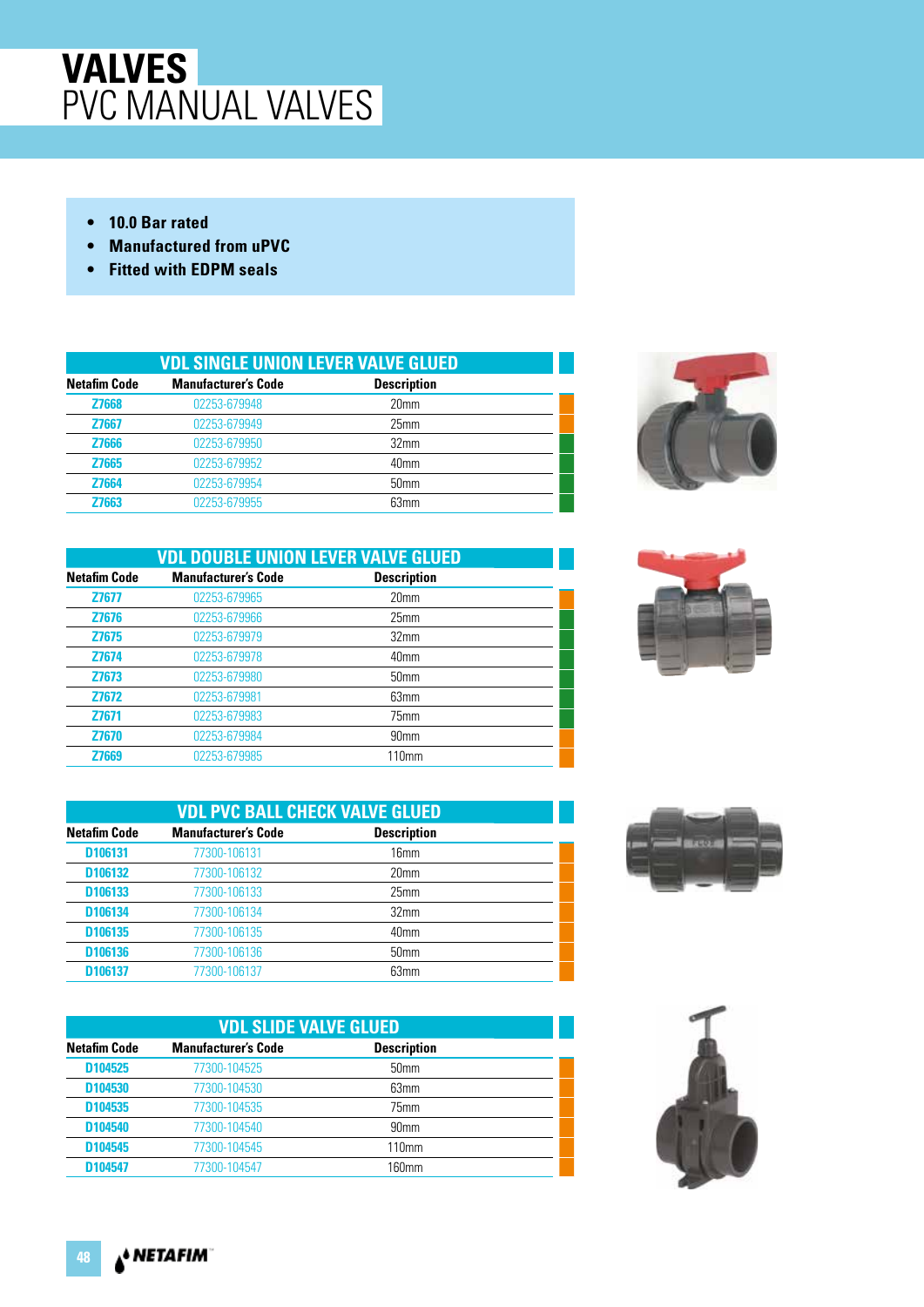| <b>TP SINGLE UNION LEVER VALVE GLUED</b> |                            |                    |  |
|------------------------------------------|----------------------------|--------------------|--|
| <b>Netafim Code</b>                      | <b>Manufacturer's Code</b> | <b>Description</b> |  |
| <b>Z7632</b>                             | 02250-700145               | 20 <sub>mm</sub>   |  |
| Z7634                                    | 02250-700150               | 25mm               |  |
| <b>Z7636</b>                             | 02250-700155               | 32 <sub>mm</sub>   |  |
| <b>Z7638</b>                             | 02250-700160               | 40 <sub>mm</sub>   |  |
| <b>Z7640</b>                             | 02250-700165               | 50 <sub>mm</sub>   |  |
| <b>Z7642</b>                             | 02250-700170               | 63mm               |  |
| <b>Z7644</b>                             | 02250-700175               | 75mm               |  |
| <b>Z7646</b>                             | 02250-700180               | 90 <sub>mm</sub>   |  |
| <b>Z7648</b>                             | 02250-700185               | 110mm              |  |



|                     | TP SINGLE UNION LEVER VALVE THREADED |                    |  |  |  |
|---------------------|--------------------------------------|--------------------|--|--|--|
| <b>Netafim Code</b> | <b>Manufacturer's Code</b>           | <b>Description</b> |  |  |  |
| Z7650               | 02250-700195                         | 1/2"               |  |  |  |
| Z7652               | 02250-700200                         | 3/4"               |  |  |  |
| Z7654               | 02250-700205                         | $^{\prime\prime}$  |  |  |  |
| Z7656               | 02250-700210                         | 11/4"              |  |  |  |
| Z7658               | 02250-700215                         | 11/2"              |  |  |  |
| <b>Z7660</b>        | 02250-700220                         | 2"                 |  |  |  |
| <b>Z7662</b>        | 02250-700230                         | 3"                 |  |  |  |

|              | TP DOUBLE UNION LEVER VALVE GLUED |                    |  |  |  |
|--------------|-----------------------------------|--------------------|--|--|--|
| Netafim Code | <b>Manufacturer's Code</b>        | <b>Description</b> |  |  |  |
| D700005      | 02250-700005                      | 16mm               |  |  |  |
| <b>Z7600</b> | 02250-700010                      | 20 <sub>mm</sub>   |  |  |  |
| <b>Z7602</b> | 02250-700015                      | 25mm               |  |  |  |
| <b>Z7604</b> | 02250-700020                      | 32 <sub>mm</sub>   |  |  |  |
| <b>Z7606</b> | 02250-700025                      | 40mm               |  |  |  |
| <b>Z7608</b> | 02250-700030                      | 50 <sub>mm</sub>   |  |  |  |
| <b>Z7610</b> | 02250-700035                      | 63mm               |  |  |  |
| Z7612        | 02250-700040                      | 75mm               |  |  |  |
| Z7614        | 02250-700045                      | 90 <sub>mm</sub>   |  |  |  |
| Z7616        | 02250-700050                      | 110 <sub>mm</sub>  |  |  |  |

|                     | TP DOUBLE UNION LEVER VALVE THREADED |                    |  |  |
|---------------------|--------------------------------------|--------------------|--|--|
| <b>Netafim Code</b> | <b>Manufacturer's Code</b>           | <b>Description</b> |  |  |
| Z7618               | 02250-700060                         | 1/2"               |  |  |
| <b>Z7620</b>        | 02250-700065                         | 3/4"               |  |  |
| <b>Z7622</b>        | 02250-700070                         |                    |  |  |
| <b>Z7624</b>        | 02250-700075                         | 11/4"              |  |  |
| <b>Z7626</b>        | 02250-700080                         | 11/2"              |  |  |
| <b>Z7628</b>        | 02250-700085                         | 2"                 |  |  |
| <b>Z7630</b>        | 02250-700095                         | 3"                 |  |  |





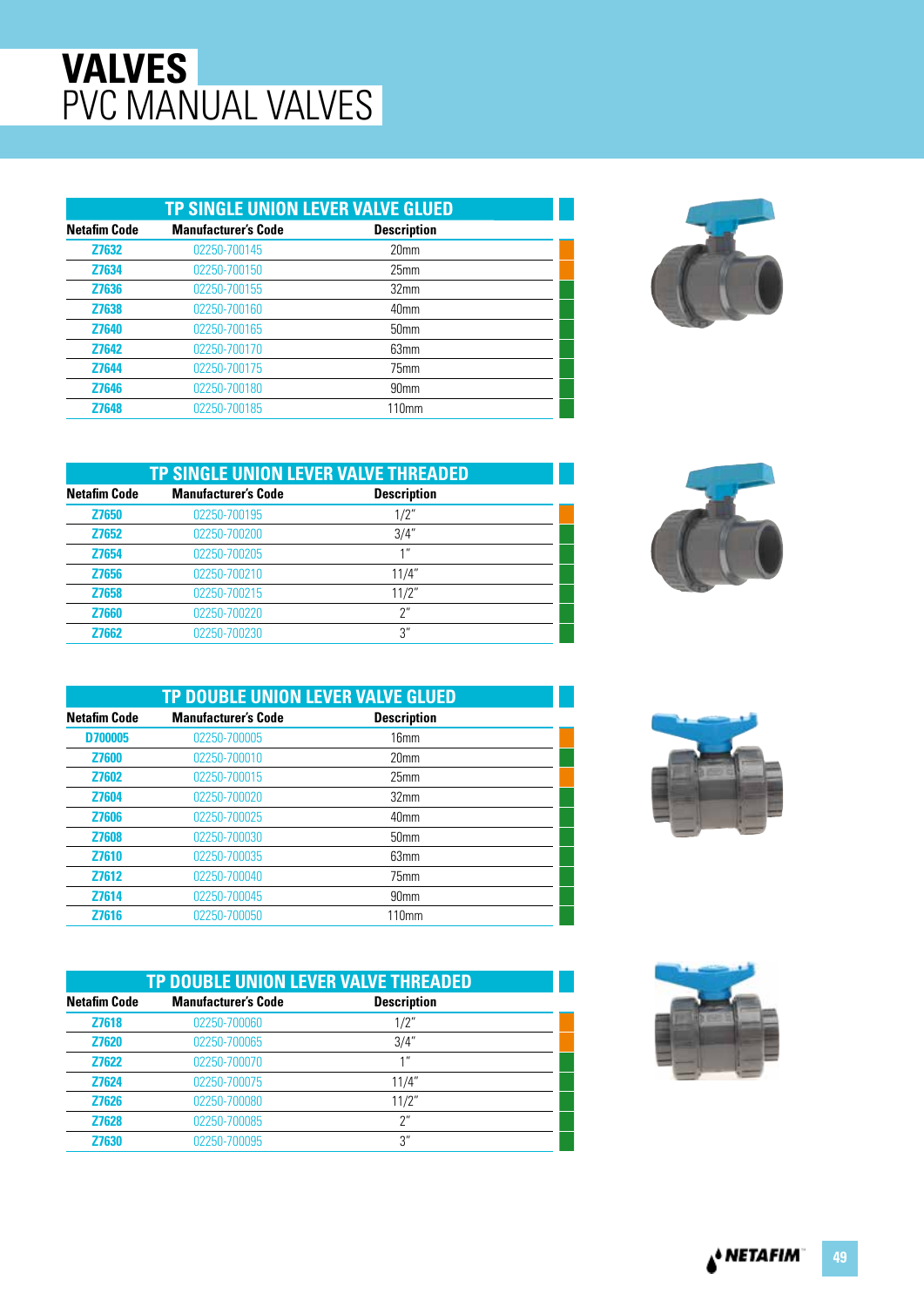#### **FIP FE PVC LEVER VALVE GLUED VITON DOUBLE UNION**

| <b>Netafim Code</b> | <b>Manufacturer's Code</b> | <b>Description</b> |  |
|---------------------|----------------------------|--------------------|--|
| <b>D865055</b>      | 02249-865055               | 16mm               |  |
| <b>D865060</b>      | 02249-865060               | 20 <sub>mm</sub>   |  |
| <b>D865065</b>      | 02249-865065               | 25mm               |  |
| <b>D865070</b>      | 02249-865070               | 32 <sub>mm</sub>   |  |
| <b>D865075</b>      | 02249-865075               | 40mm               |  |
| <b>D865080</b>      | 02249-865080               | 50 <sub>mm</sub>   |  |
| <b>D865085</b>      | 02249-865085               | 63mm               |  |
| <b>D865090</b>      | 02249-865090               | 75mm               |  |
|                     |                            |                    |  |



| TP BALL CHECK VALVE GLUED TYPE 67 |                            |                    |  |
|-----------------------------------|----------------------------|--------------------|--|
| <b>Netafim Code</b>               | <b>Manufacturer's Code</b> | <b>Description</b> |  |
| <b>D900600</b>                    | 02266-900600               | 25mm               |  |
| <b>D900605</b>                    | 02266-900605               | 32 <sub>mm</sub>   |  |
| D900610                           | 02266-900610               | 40mm               |  |
| D900615                           | 02266-900615               | 50 <sub>mm</sub>   |  |
| <b>D900620</b>                    | 02266-900620               | 63mm               |  |
| <b>D900625</b>                    | 02266-900625               | 75mm               |  |
| D900630                           | 02266-900630               | 90 <sub>mm</sub>   |  |



| <b>CEPEX BUTTERFLY VALVE MOUNTING KIT</b> |                            |                    |  |  |
|-------------------------------------------|----------------------------|--------------------|--|--|
| <b>Netafim Code</b>                       | <b>Manufacturer's Code</b> | <b>Description</b> |  |  |
| D700222                                   | 02235-700222               | 63mm               |  |  |
| D700226                                   | 02235-700226               | 75mm               |  |  |
| D700227                                   | 02235-700227               | 90 <sub>mm</sub>   |  |  |
| D700228                                   | 02235-700228               | 110mm              |  |  |
| D700229                                   | 02235-700229               | 125mm              |  |  |
| D700223                                   |                            | 140mm              |  |  |
| D700231                                   | 02235-700231               | $160$ mm           |  |  |
| D700224                                   | 02235-700224               | $200$ mm           |  |  |
| D700221                                   |                            | $225$ mm           |  |  |

|                                                                         | <b>CEPEX BUTTERFLY VALVE WITH HANDLE W/O FLANGES</b> |                  |  |  |
|-------------------------------------------------------------------------|------------------------------------------------------|------------------|--|--|
| <b>Manufacturer's Code</b><br><b>Description</b><br><b>Netafim Code</b> |                                                      |                  |  |  |
| D700238                                                                 | 02235-700238                                         | $63/75$ mm       |  |  |
| D700240                                                                 | 02235-700240                                         | 90 <sub>mm</sub> |  |  |
| D700245                                                                 | 02235-700245                                         | 110mm            |  |  |
| D700250                                                                 | 02235-700250                                         | 125 / 140mm      |  |  |
| D700255                                                                 | 02235-700255                                         | 160mm            |  |  |
| D700260                                                                 | 02235-700260                                         | 200 / 225mm      |  |  |

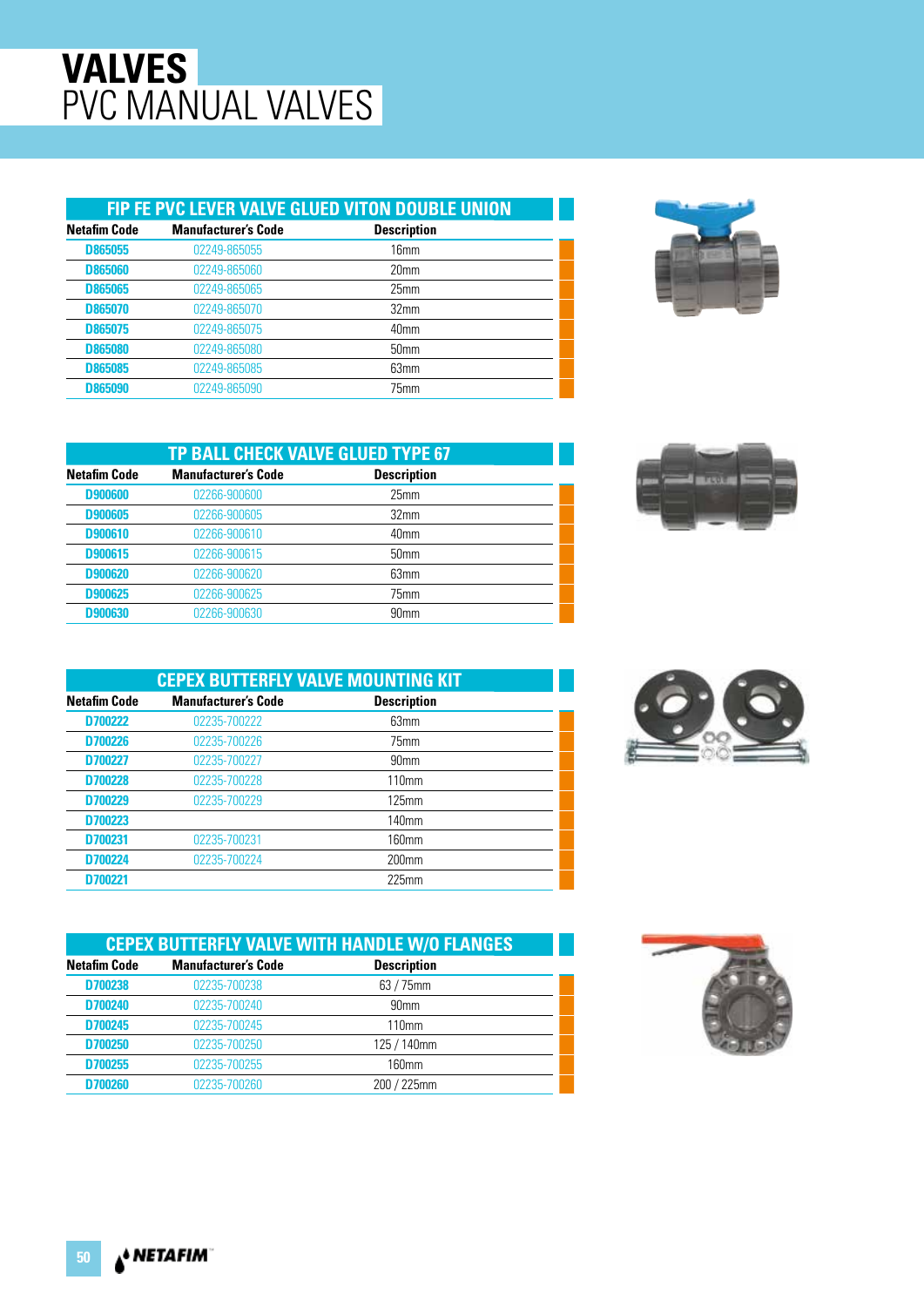| <b>FIP FE BUTTERFLY VALVE COMPLETE</b> |                                                  |                  |  |  |  |  |
|----------------------------------------|--------------------------------------------------|------------------|--|--|--|--|
| <b>Netafim Code</b>                    | <b>Description</b><br><b>Manufacturer's Code</b> |                  |  |  |  |  |
| D701145                                | 02230-701145                                     | 63mm             |  |  |  |  |
| D701150                                | 02230-701150                                     | 75mm             |  |  |  |  |
| D701151                                | 02230-701151                                     | 90 <sub>mm</sub> |  |  |  |  |
| D701152                                | 02230-701152                                     | 110mm            |  |  |  |  |
| D701153                                | 02230-701153                                     | 125mm            |  |  |  |  |
| D701155                                | 02230-701155                                     | $160$ mm         |  |  |  |  |
| D701156                                | 02230-701156                                     | $200$ mm         |  |  |  |  |
|                                        |                                                  |                  |  |  |  |  |



| <b>PLASTIC FLOAT</b>       |                    |  |  |
|----------------------------|--------------------|--|--|
| <b>Manufacturer's Code</b> | <b>Description</b> |  |  |
| 02308-107125               | 130 <sub>mm</sub>  |  |  |
|                            |                    |  |  |

| <b>BRASS BALL FLOAT VALVE</b>                                           |              |       |  |  |  |
|-------------------------------------------------------------------------|--------------|-------|--|--|--|
| <b>Netafim Code</b><br><b>Manufacturer's Code</b><br><b>Description</b> |              |       |  |  |  |
| D107135                                                                 | 02308-107135 | 3/4"  |  |  |  |
| D107140                                                                 | 02308-107140 | 1"    |  |  |  |
| D107145                                                                 | 02308-107145 | 11/4" |  |  |  |
| D <sub>107150</sub>                                                     | 02308-107150 | 11/2" |  |  |  |
| D107155                                                                 | 02308-107155 | 2"    |  |  |  |